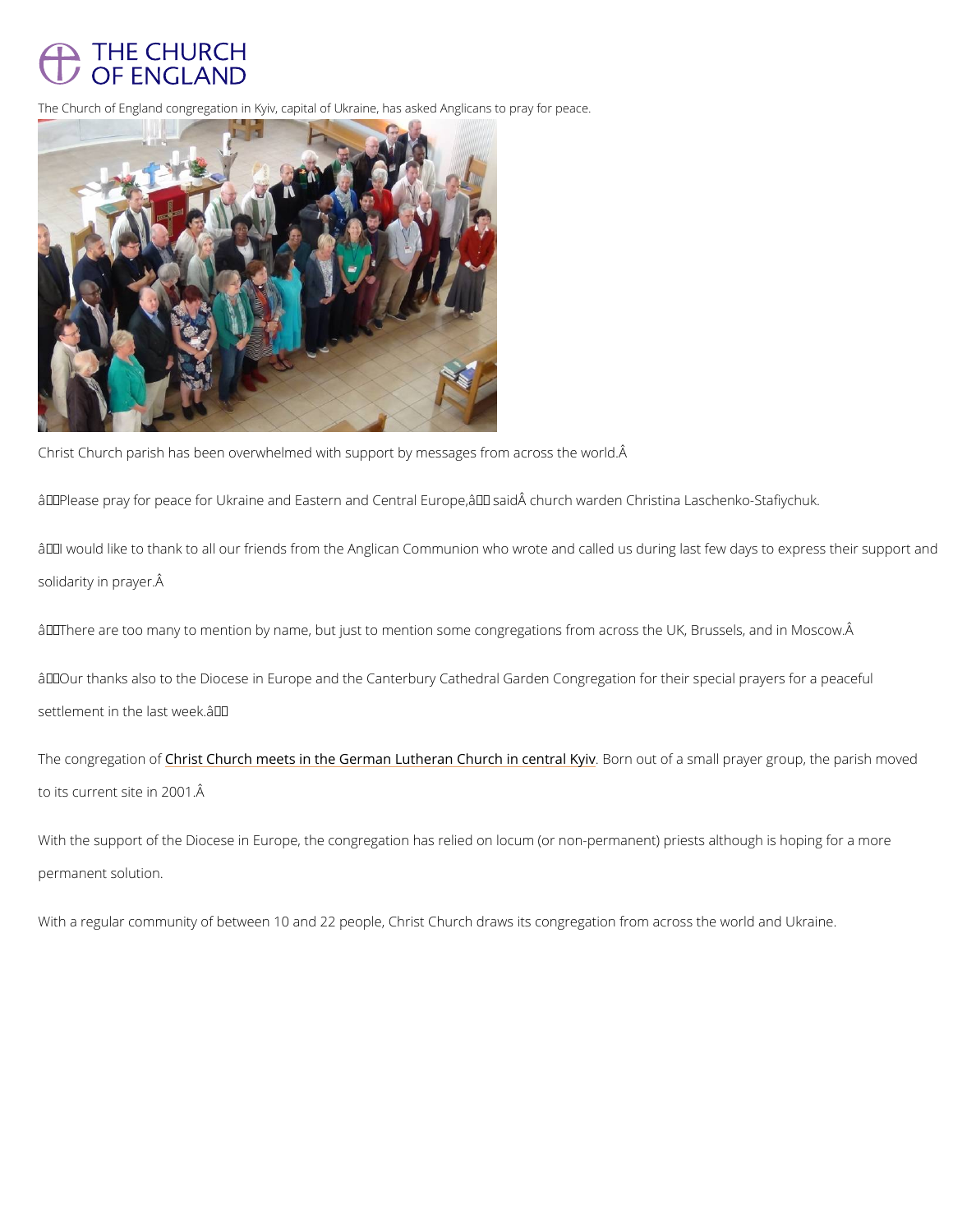

âDOWe are still meeting regularly, âDD she said, despite embassies calling for foreign nationals to leave. Â

âDDUkrainians have no other options: this is our land, and we are read to stand for it âDD and for our identity as well.âDD

Conflict in Ukraine began in 2014 following democracy protests in Kyiv.

The later invasion by Russia, the seizure of Crimea, and the support of separatists in Eastern Ukraine have destabilised the region.

It is now estimated tens of thousands of troops are massed on the border. Â

âDDOf course, we are scared. But we are better prepared than eight years ago, âDD Christina said. Â